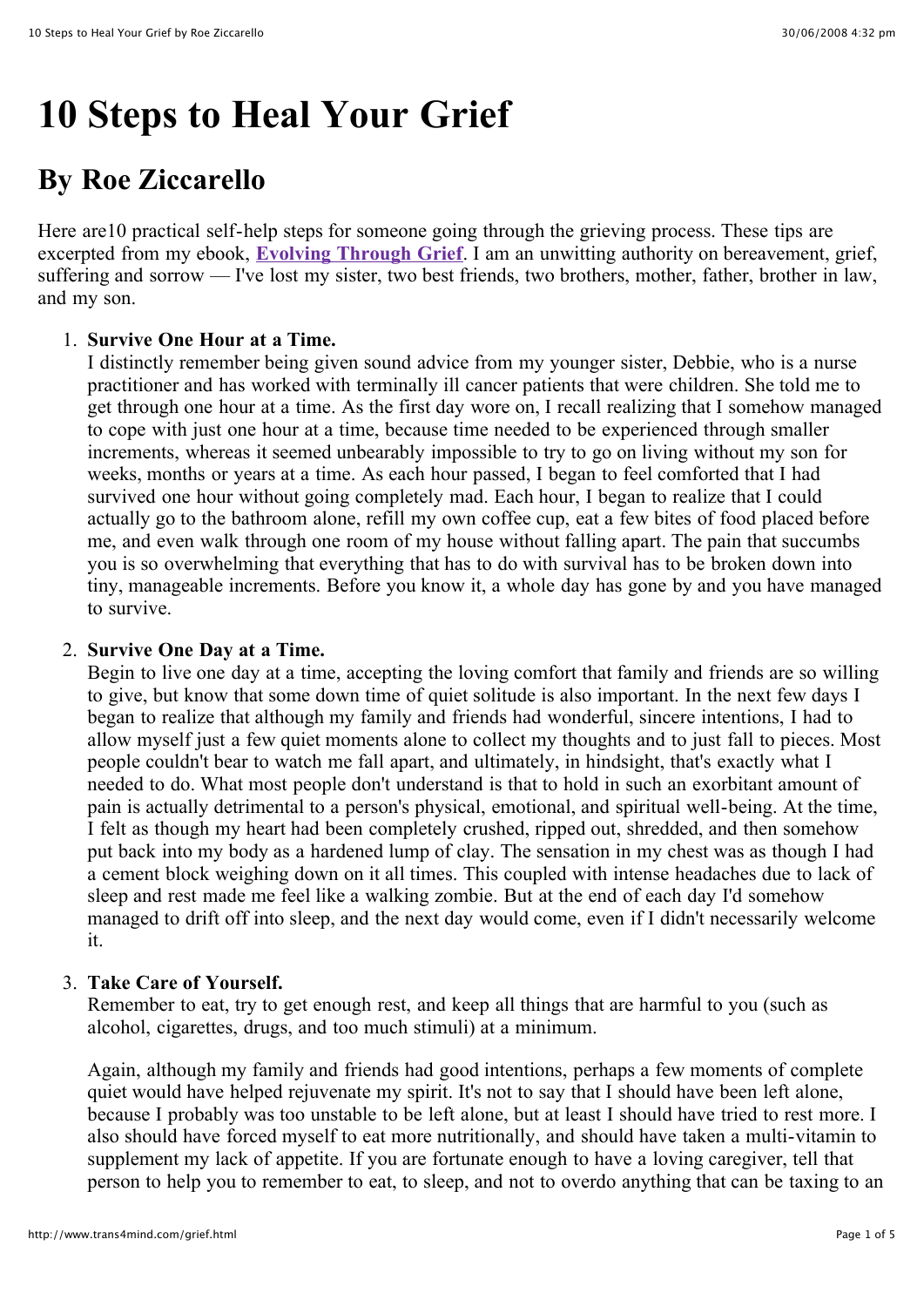already emotionally and physically depleted person.

Ultimately, the initial first few days are the hardest. Simple bodily functions are no longer second nature. After you have been a nurturing caregiver to another living, breathing human being, and that person no longer requires your guidance and care because he or she has left this earth, you are no longer the person you used to be. It's like having a stroke and you have to learn to walk and talk again, except in this case, you may remember to walk and talk, but you don't know how to eat, sleep, dream, or love. You may not even remember how to care for yourself or for anyone else. All of these have to be learned again. In essence, you begin to reinvent yourself.

When you start to feel your sanity slip, do whatever positive thing you can think of to hold on: pray, meditate, go get a full body massage at a spa, scream at a starlit sky, take a trip to a new place, stare at sunsets, lay in an open field and watch the clouds drift, or do all of these things at once: Just do something for you! And don't feel guilty about being selfish about it. You can't do anything for others if you don't take care of yourself first. You can't be loving to others if you aren't loving to yourself first. Then, when you start to feel a sense of renewal, think about extending the love you still want to express for your child in a way that will benefit others. Believe it or not, there will always be someone else who has experienced greater sadness and loss. My brother in law, Abe, sent me a wonderful book called, Finding Purpose for Your Pain, which conveys this same thought. If you truly understand that we are all connected, you begin to understand that the dynamics of your heartache and how you handle it can be a source of comfort and inspiration for others.

#### 4. **Have Faith.**

The first thing I want to address here is that most of the studies show that parents who have strong faith usually have stronger coping skills because of their willingness to admit that there are higher powers for which we cannot comprehend. Of course, the first thing that I did (but have always done and continue to do) was ASAP: Always Say A Prayer. I was fortunate enough to be raised by wonderful parents who taught us the power of prayer as children, and I have witnessed this power over and over again in my life experiences.

Often, it seems easier to pray when you're heartbroken and downtrodden, and sometimes we forget to pray when things are going well. If you have never been a prayerful person, maybe this is a good time to start. A silly movie comes to mind that had a wonderful quote: "Be the miracle." It was from the movie, "Bruce Almighty" and though the movie might have been more entertaining than enlightening, it still held an important message for me: We each can be a miracle no matter what situation we may find ourselves in. If we, as parents who have lost our children, can find a way to be the miracle, it will be that we can learn to carry our burden of sadness no matter how heavy laden and weak we are. ASAP: Again, believe it to be true for you and it will be. How will you know if it works if you haven't tried it?

#### 5. **Keep Yourself Busy.**

Hook or crook, find something to do to keep yourself occupied so that you aren't so caught up in that cycle of loneliness and despair. I have always been one of those people whose biggest fear is being bored. So, I have umpteen hobbies: writing poetry, reading fiction, reading self-help books, playing guitar or piano, playing computer Scrabble and Boggle, reading magazines, sketching, painting, travel, swimming, and doing various arts and crafts. Initially, I completely lost all interest in doing all of my favorite things: reading, swimming, and writing poetry. Doing my favorite things meant that I knew how to take pleasure out of day to day pastimes. How in the world can you take pleasure out of day to day pastimes when you struggle with having a will to live? So, instead, I forced myself to do things that I regularly didn't enjoy: I cleaned house, washed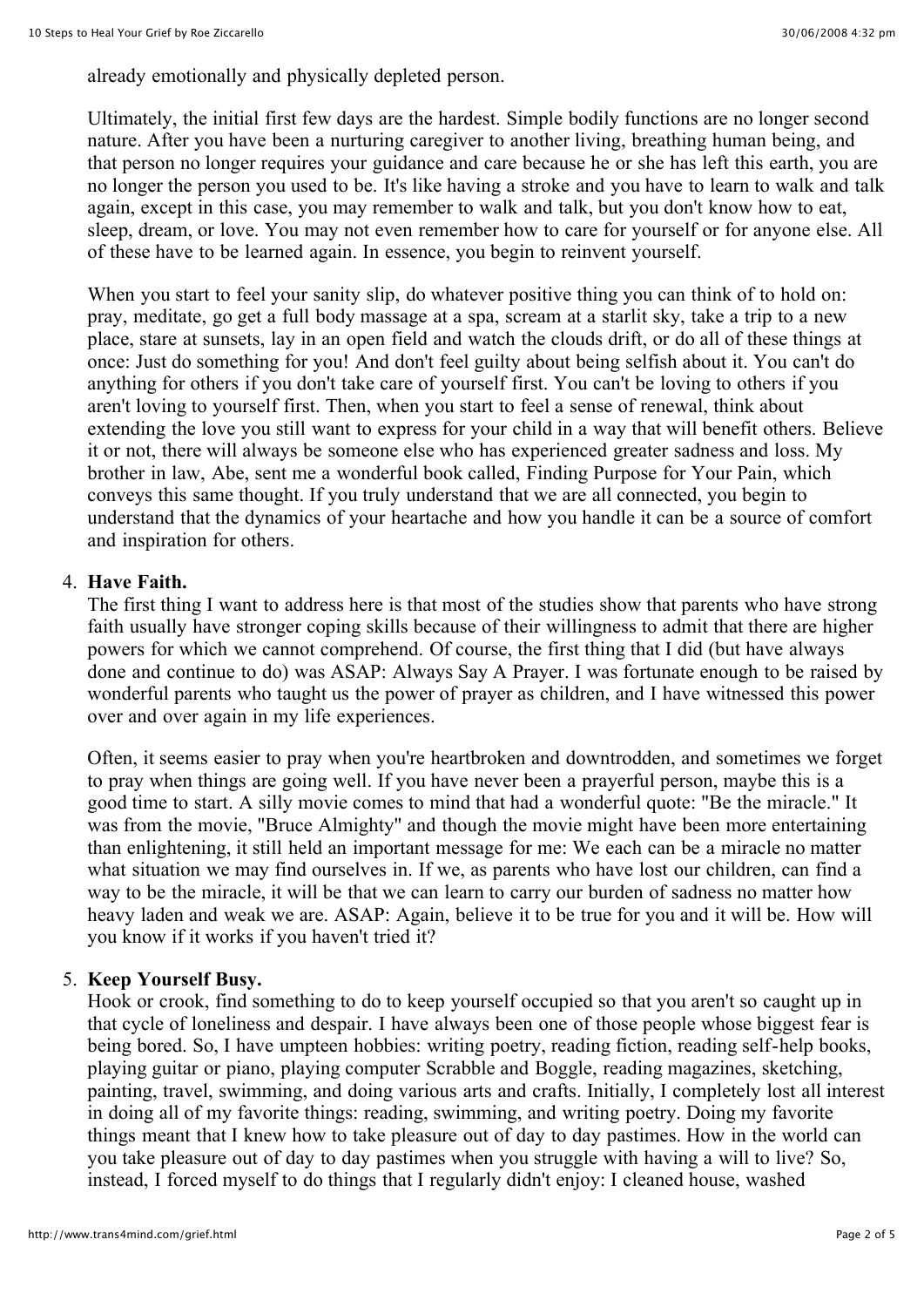windows, kept the fridge spotless. In other words: I stayed busy.

One of the main things that demanded my attention was that I still had a wonderful family that needed me: my husband, Thomas, my two teenage daughters, Chloe and Rachel, and my six year old son, Joseph. Knowing that they were taking cues from me in how to cope with our tragedy gave me some strength in getting through the routines of living week to week, and month to month. Probably one of the most positive things that happened was that a friend, Laura, had bought Joseph some children's books on grief which were so enlightening and helpful. As a small child who had lost a sibling, Joseph really needed me to guide him through the process. As a result, I gained a lot from the books as well.

Try to occupy your own time and mind with something that will make you feel useful. In the first couple of weeks, we planted trees in honor of my son that were actually gifts from good friends. A close friend, Mary, from work bought me some beautiful frames at my request, and I poured over family albums and had some of my favorite pictures of my son enlarged for framing. My brother, Rick, bought me a scrapbook, and I began to clamor through my son's belongings looking for special memorabilia to save, such as old report cards, Mother's Day and birthday cards that he had made. My principal, Barbara, from the school where I taught fifth grade, bought me a large 16 by 20 inch frame with fourteen slots in it. Picking out pictures of my son that were especially important for immortalizing into the frame took me a week to finish. When I think about having done all these things in my son's honor, I know that I was trying to show the world that my son was still alive in me and in my heart, and that I could never use the past tense of the word, "love," in referring to him.

My love for reading was rekindled when a friend of my husband's sent me a lovely book of daily devotional readings called, Streams in the Desert, by L.B. Cowman. Every morning, I began with reading scripture, beautiful descriptive poetry and prose on faith and hope, and found that somehow, some way, I was beginning to feel rejuvenated and reassured that God really had a purpose in taking my son from me to live with Him. Moreover, I began to feel inspired to write poetry again after two months of being a walking zombie. I found that being lonely meant that I had to become my own best friend all over again.

The opening verse in Chapter 3 is from a song, "Home to Myself." That was my personal song to sing whenever I felt lonely as a teenager. I actually began to write poetry at the age of fifteen to combat the loneliness I felt. I figured that I could always talk to myself, if there was no one else to talk to. As a teacher, I have always taught children that writing in a journal, or prose and poetry, is a wonderful way to get in touch with your thoughts, and to organize them. Thus, to combat my loneliness in the second month, I began to write my thoughts down in my journal. When I read my poetry now after a year has passed, it brings back all of the torment and sadness, yet offers a ray of hope to me. I feel like I was lost at sea and somehow swam back to shore. I felt that I was buried in the desert, somehow dug my way out and stumbled across a trickling stream.

#### 6. **Keep a Journal.**

Turn your obsession with your child into something positive and concrete: Keep a journal. This will help to transmute a negative into a positive.

One of the things that people don't understand is that parents need to continue talking about their child, recounting and reliving every little thing he did or said, good or bad. Many books on grief encourage this type of conversation, so that parents can come to terms with the different relationship that they are beginning to build with the child who is gone. It is a relationship that may not include future joys, but there are so many countless moments of joy in our memories that are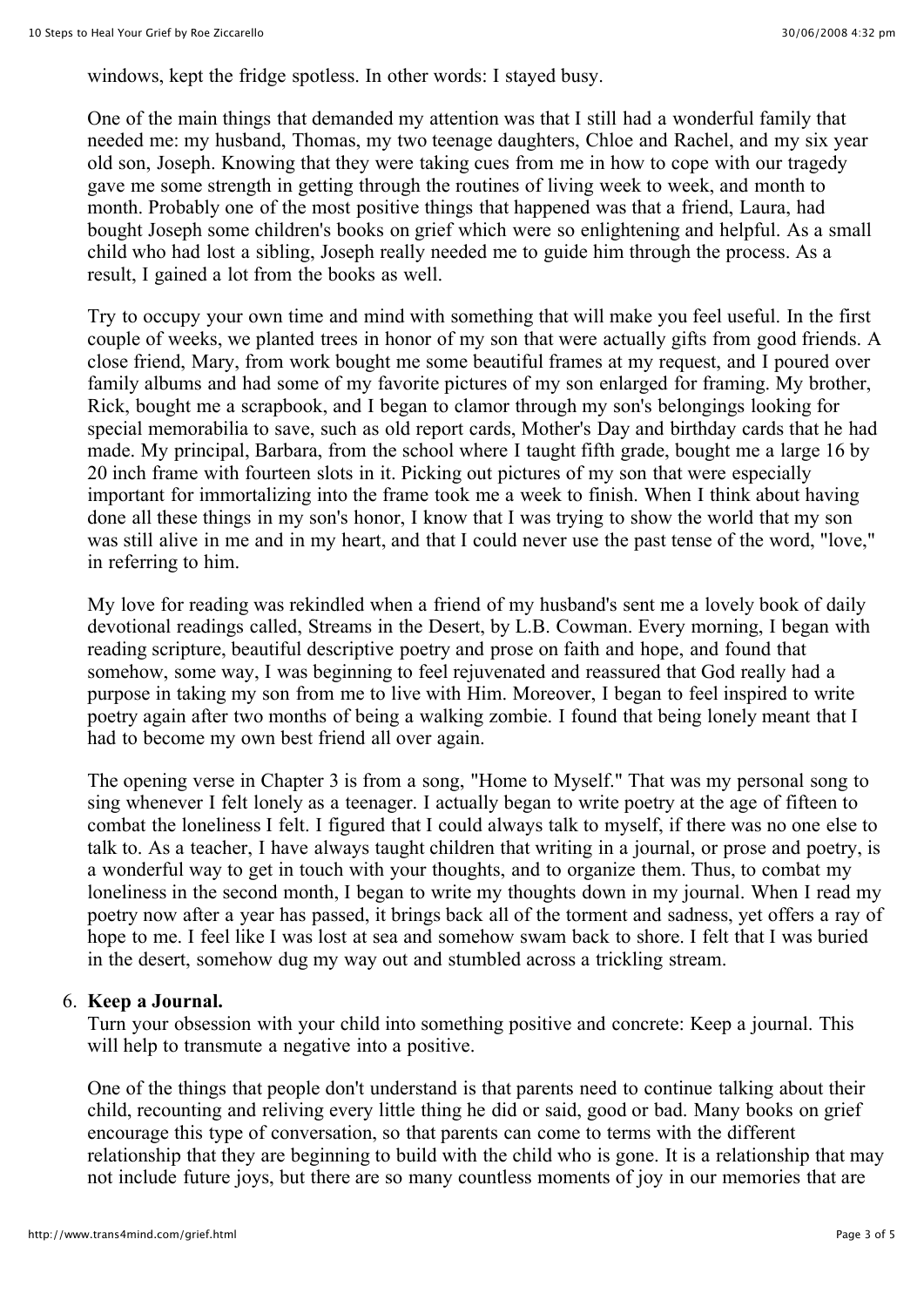precious and priceless, and these need to be preserved for posterity. Talking about them and reminiscing allows us to hold onto these precious memories.

As a poet, I tend to write down my thoughts. Even if writing has never been one of your hobbies, you must realize that what you are experiencing is incredibly unique. Outliving your own child is not the usual course of nature in a person's lifetime. This kind of grief is by far the most difficult one to cope with and the most painful. As I reminisce now about how I felt a year ago, and the calendar has just turned to September, a year and three months later, I'm shocked at how differently I view the world, my relationship with my husband, with my surviving children, with my sweet, beloved son, Gian, and ultimately with myself. This period has been the hardest to sit down and write about, because this chapter of my life a year ago (2nd trimester of grief) was by the far the hardest chapter for me to live.

Even if you don't feel that you're a good writer, it can be so healing for you to keep a journal. The phases of grief can be sporadic and have differing intensities in different circumstances. In the days following my son's birthday, I constantly referred back to the poem I had written to lift my own spirits. Then, as the Georgia weather began to turn into cool, autumn air, I became restless and upset, because fall had always been my most favorite time of the year. Then I found that I couldn't face the autumn without my son. I couldn't face the time passages, the constant memories of autumns passed. I wrote poetry to help me to collect my thoughts, give them a concrete foundation, and to help me to express my sorrow.

Eventually, though, I nose-dived into shock, which led to depression, which led to anger, and eventually led to numbness. The important thing to say here is this: I kept writing about what I was experiencing, so I wouldn't have to hold it all in. I've since found journal entries from that time that seethe with anger and blame. The pain jumped right out of the pages and grabbed me by the throat when I recently read them. The acknowledgement of that pain is what actually led me to begin writing this book. The fact that I actually survived through all of that turmoil let me know that I was managing to harness the pain that I was experiencing. As I continue to harness this pain, I know in my heart that I'm on the path to healing. Chronicling the journey has allowed me to assess my own grief work.

#### 7. **Seek Out Positive Addictions.**

Positive activities such as yoga, meditation, or any form of exercise will enable you to regain a sense of centeredness. The yoga helped me to relax and continues to help me to relax, while the meditation helped me to at least not lie awake frantically for three and four hours at a time. Plus, the benefits of stretching, deep breathing and focused physical movements allow for better circulation and relief from stress. Even now, I experience these periods of insomnia, and have used meditation to at least help me to breathe and relax, succumbing to the elusiveness of not sleeping. At least my body is motionless and I open myself up to quiet solitude while experiencing insomnia.

# 8. **Give Yourself Permission to Grieve.**

Give yourself permission to grieve, irregardless of what other people need or expect of you. The best part of that long car trip to Santa Fe alone was that I finally was at liberty to grieve: not as someone's wife, mother, teacher, daughter, sister or aunt, but simply as a woman in pain, who had lost her child. When I drove away from my life, I suddenly could look at the maelstrom from a different perspective. The nights I spent in lonely hotel rooms was spent crying, writing, and watching mindless TV, without trying to tend to anyone else's needs. In other words, I wore no hats: no one's wife, no one's mother, no one's teacher, no one's daughter, no one's sister or aunt. What I saw through my own tears was not a pretty sight either. I realized that other people can't fathom your pain, so they'd rather pretend that you're being melodramatic.